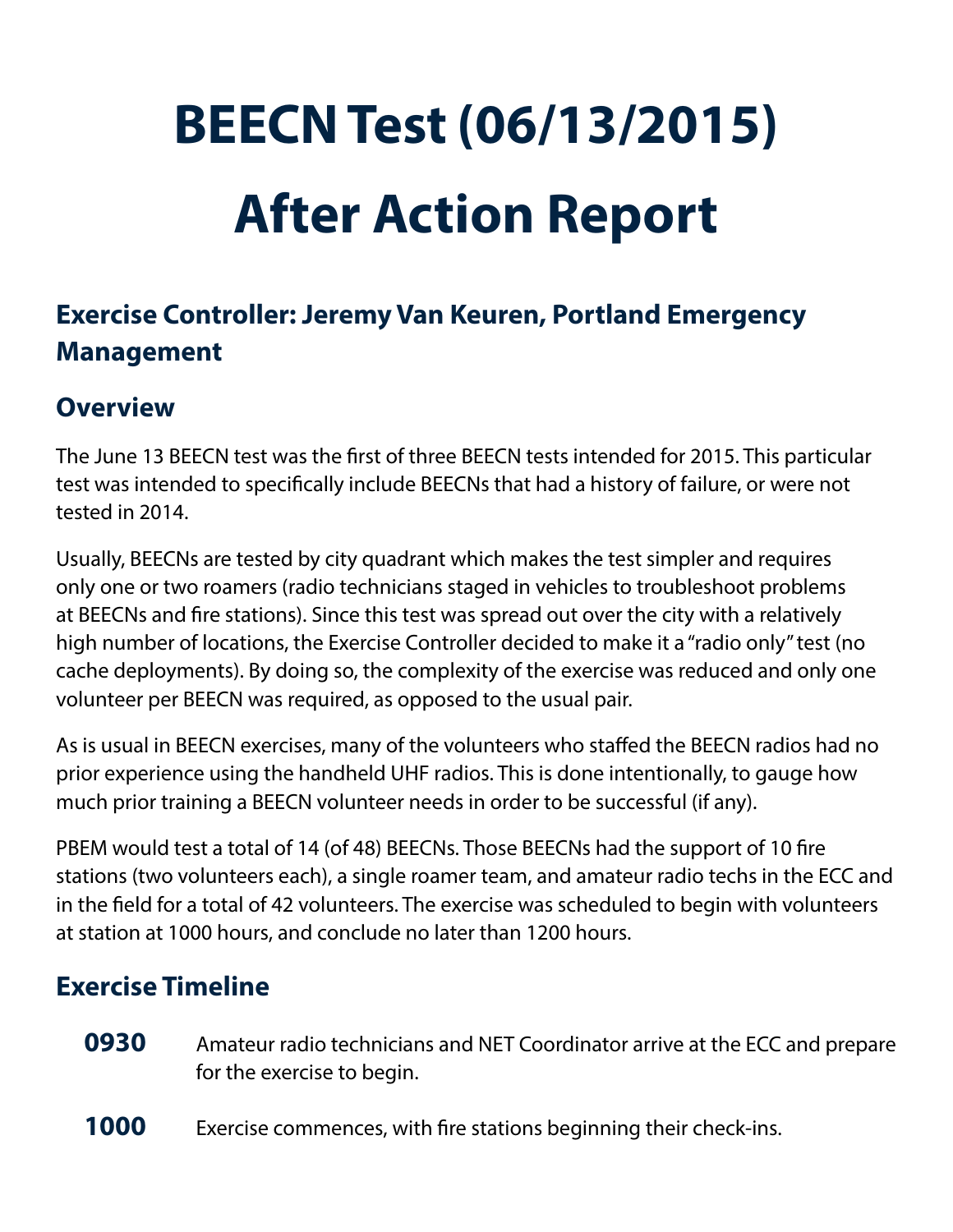| 1007 | ECC radio room reports significant bleed between resource and tactical nets.                                                                                                                                     |
|------|------------------------------------------------------------------------------------------------------------------------------------------------------------------------------------------------------------------|
| 1028 | BEECN operators at SE-35 and SE-37 report via phone to the ECC that there<br>are no radios in the caches. They are given permission to secure and go<br>home.                                                    |
| 1044 | Significant radio bleed-over on receiving in the ECC between tactical<br>channels and the resource net leads radio techs to switch from TAC-1 to TAC-<br>2.                                                      |
| 1100 | First fire station is given permission to secure (FS-24).                                                                                                                                                        |
| 1109 | The following fire stations report that they cannot reach TAC-1 or TAC-2: 20,<br>18, 22, 28, and 26. Exercise Controller advises radio room to cede tactical<br>control to the resource net as soon as possible. |
| 1121 | K7TY (net control for TAC-2) completes moving all fire stations back to the<br>resource net for tactical communications.                                                                                         |
| 1151 | Check ins completed. All BEECNs and fire stations remaining are advised to<br>secure.                                                                                                                            |
| 1159 | Resource net secured, exercise concluded.                                                                                                                                                                        |

#### **Exercise Results**

The exercise was a success in the respect that it exposed many issues in the BEECN program regarding equipment and facilities. It also revealed that, generally speaking, BEECN radios are simple for volunteers to use and that volunteers require very little training to use them. What follows is a comprehensive list of the different stations tested during the BEECN drill:

| ECC received an inhibitive amount of radio bleed between<br>resource and tactical channels while receiving messages. Also,<br>communication between radio room and Exercise Controller was<br>poor; it was difficult for the Exercise Controller to discern which<br><b>ECC/radio room</b><br>BEECNs and fire stations had successfully checked in and which had<br>not. A significant reason for the poor communication was due to the<br>Exercise Controller staffing the "help line" for volunteers at the same<br>time attempting to work with the radio room. |
|--------------------------------------------------------------------------------------------------------------------------------------------------------------------------------------------------------------------------------------------------------------------------------------------------------------------------------------------------------------------------------------------------------------------------------------------------------------------------------------------------------------------------------------------------------------------|
|--------------------------------------------------------------------------------------------------------------------------------------------------------------------------------------------------------------------------------------------------------------------------------------------------------------------------------------------------------------------------------------------------------------------------------------------------------------------------------------------------------------------------------------------------------------------|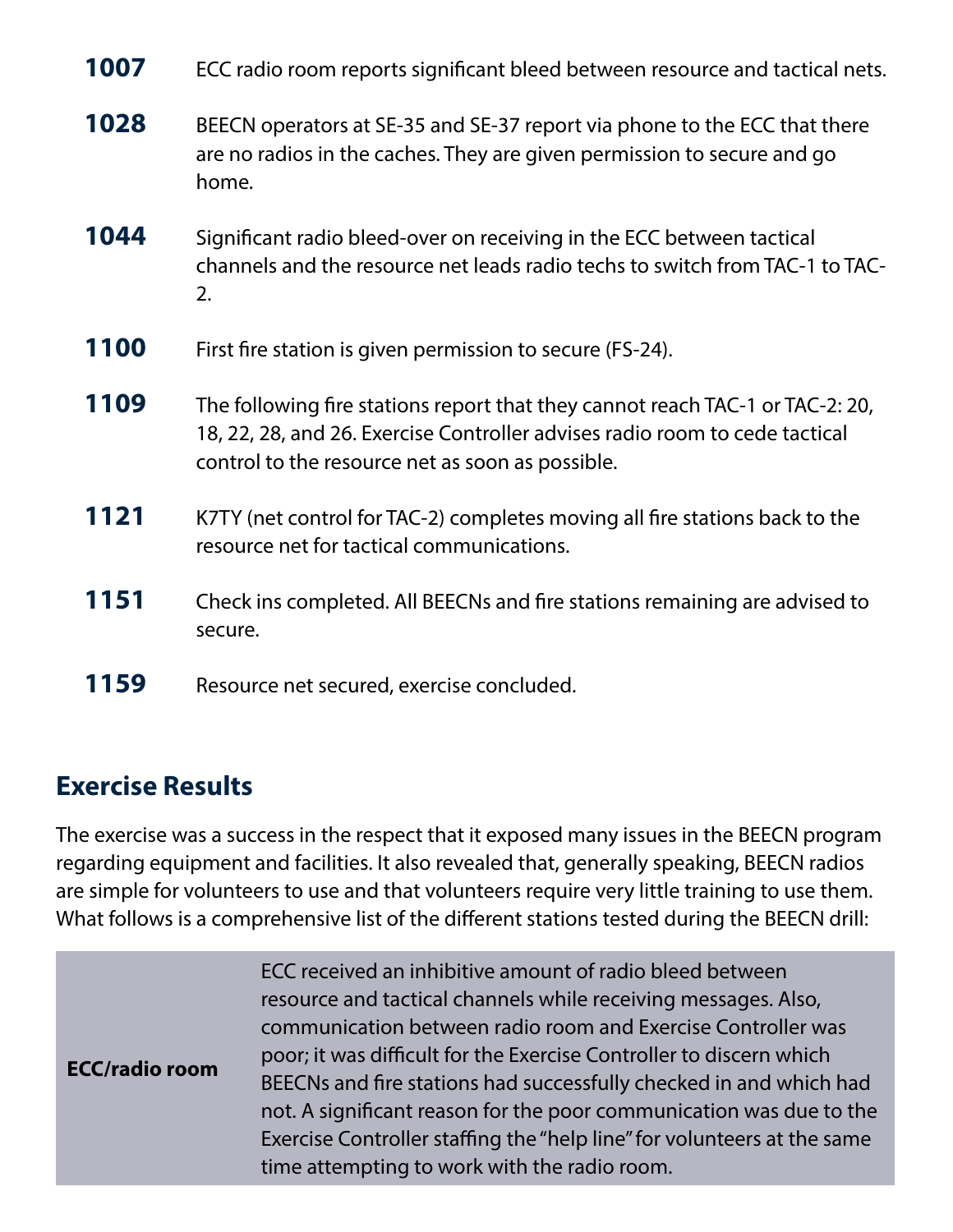| <b>Net Control</b><br>(resource and<br>tactical) | Several fire station radio techs could not reach TAC-1 or TAC-2. As a<br>result, all tactical traffic was migrated back to the resource net.                                                                                                                                                                                                   |
|--------------------------------------------------|------------------------------------------------------------------------------------------------------------------------------------------------------------------------------------------------------------------------------------------------------------------------------------------------------------------------------------------------|
| <b>Roamer Team</b>                               | There was only one roamer team available to cover a large<br>geographic area. Though the team was helpful when they arrived at<br>a dispatch request, they found themselves travelling back and forth<br>between North Portland and Southwest Portland.                                                                                        |
| <b>Fire Station 22</b>                           | Could not communicate on tactical channels. Checked in through<br>resource net.                                                                                                                                                                                                                                                                |
| <b>Fire Station 26</b>                           | Could not communicate on tactical channels. Checked in through<br>resource net.                                                                                                                                                                                                                                                                |
| <b>Fire Station 17</b>                           | Checked in.                                                                                                                                                                                                                                                                                                                                    |
| <b>Fire Station 28</b>                           | Could not communicate on tactical channels. Checked in through<br>resource net. Operators detected power issues for the radio (possible<br>short).                                                                                                                                                                                             |
| <b>Fire Station 16</b>                           | Checked in, could not reach BEECN.                                                                                                                                                                                                                                                                                                             |
| <b>Fire Station 5</b>                            | Checked in.                                                                                                                                                                                                                                                                                                                                    |
| <b>Fire Station 18</b>                           | Could not communicate on tactical channels. Checked in through<br>resource net. Could only hear BEECN SW-30 weakly.                                                                                                                                                                                                                            |
| <b>Fire Station 21</b>                           | Could not check in; they could hear the resource net but could not<br>report. Volunteers and firefighters at the station could not locate the<br>antenna mast (it is a new station). Volunteers attempted to use the<br>mag-mount antenna in the kit to reach resource net, no go. However,<br>they were able to communicate with their BEECN. |
| <b>Fire Station 4</b>                            | Checked in.                                                                                                                                                                                                                                                                                                                                    |
| <b>Fire Station 20</b>                           | Could not communicate on tactical channels. Checked in through<br>resource net.                                                                                                                                                                                                                                                                |
| <b>BEECN N-5</b>                                 | Solid signal to FS-22. However, key to cache is missing.                                                                                                                                                                                                                                                                                       |
| <b>BEECN N-6</b>                                 | Solid signal to FS-26.                                                                                                                                                                                                                                                                                                                         |
| <b>BEECN N-7</b>                                 | Solid signal to FS-17. However, they never received the order to<br>secure (it was later provided directly by the Exercise Controller.                                                                                                                                                                                                         |
| <b>BEECN NE-15</b>                               | Removed from exercise because lock was broken.                                                                                                                                                                                                                                                                                                 |
| <b>BEECN NE-16</b>                               | Solid signal to FS-28.                                                                                                                                                                                                                                                                                                                         |